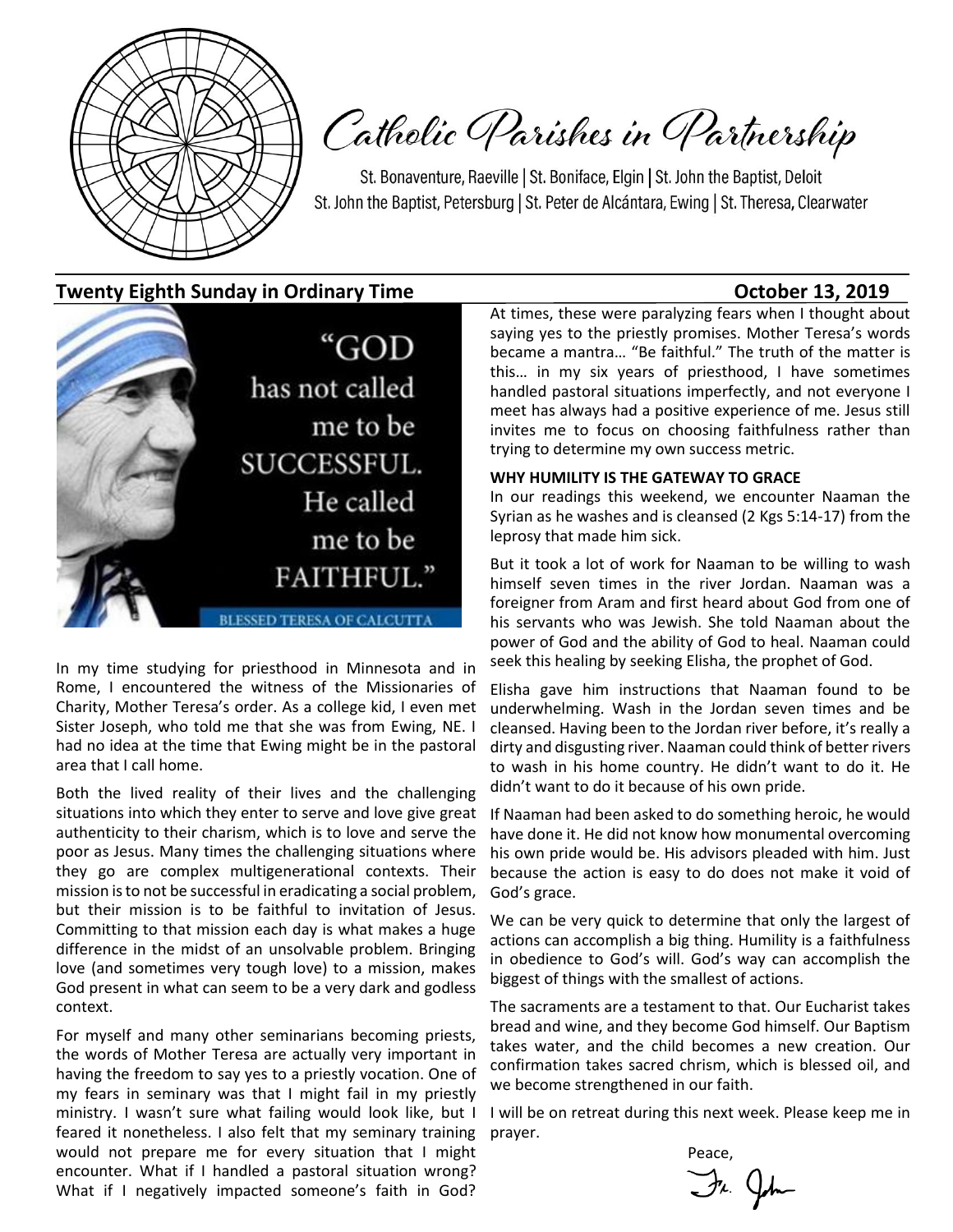# **Weekend Mass Schedule**

**Saturday: 5:30 pm** St. Peter de Alcantra, Ewing **Saturday: 7:00 pm** St. John the Baptist, Petersburg

**Sunday: 8:00 am** St. Bonaventure, Raeville **Sunday: 10:00 am** St. Boniface, Elgin **Sunday: 10:00 am** St. Theresa of Avila, Clearwater **Sunday: 11:30 am** St. John the Baptist, Deloit

#### **RELIGIOUS**

| Fr. John Norman, Pastor PO Box 37- Ewing, NE                   |                       | 402-626-7605                  |
|----------------------------------------------------------------|-----------------------|-------------------------------|
|                                                                |                       | Email: jmnorman@archomaha.org |
| Fr. Kevin Vogel, Assoc. Pastor PO Box B- Elgin                 |                       | 402-843-2345                  |
|                                                                |                       | Email: kwvogel@archomaha.org  |
| Deacon Dennis Wiehn                                            |                       | 402-843-0182                  |
| Deacon John Starman                                            |                       | 402-386-5570                  |
| Deacon William Camp (retired)                                  |                       | 402-843-5464                  |
| Sister Patricia Hoffman PO Box 219                             |                       | 402-843-5461                  |
| <b>Emergencies Needing a Priest: call office numbers and</b>   |                       |                               |
| system will re-direct your call.                               |                       |                               |
| <b>Elgin Office</b> (office entrance is east side of rectory)  |                       |                               |
| Mailing Address: PO Box B, Elgin NE 68636                      |                       |                               |
| Parish Office Phone                                            |                       | 402-843-2345                  |
| Fax                                                            |                       | 402-843-2253                  |
| St. Boniface Gym Phone                                         |                       | 402-843-2249                  |
| Website:                                                       | www.stbonparishes.com |                               |
| Monday                                                         |                       | 1pm-4pm                       |
| Tuesday-Thursday (Closed 12-1 pm)                              |                       | 9am-4pm                       |
| Friday                                                         |                       | 9am-12pm                      |
| Michele Reicks                                                 |                       | mreicks@stbonparishes.com     |
| Linda Moser                                                    |                       | Imoser@stbonparishes.com      |
| Petersburg Office (office entrance is north entr. Werner Hall) |                       |                               |
| Mailing Address: PO Box 608, Petersburg NE 68652               |                       |                               |
| Parish Office Phone                                            |                       | 402-386-5580                  |
| Hours: Wednesday                                               |                       | 10:00 am-3:00pm               |
| Jaci Hoefer                                                    |                       | jhoefer@archomaha.org         |
| <b>Ewing Office</b> (office entrance is front door of Rectory) |                       |                               |
| Mailing Address: PO Box 37, Ewing, NE 68735                    |                       |                               |
| Helen Larson) 402-626-7605                                     |                       |                               |
| Hours: Monday and Thursday                                     |                       | $9:00am - Noon$               |

#### **RECONCILIATION SCHEDULE** *(watch weekly calendar for changes)*

Wednesday: 5-5:30pm- Elgin Saturday: 4:45-5:15 pm- Ewing Saturday: 6:15- 6:45 pm- Petersburg Sunday: 7:30-7:50 am- Raeville **Reconciliation will be offered** before and after each Mass, as available, and other times as shown here in the bulletin.

#### **ADORATION SCHEDULE**

**St. Peter's:** Thursday- 9- Noon First Saturday- 6:00 pm-Midnight **Elgin:** Day before First Friday , Each Month **St. John's-Deloit**- Devotions on Mondays at 7:00 pm

#### **SCHEDULE MASS INTENTIONS**

**St. Boniface/St. Boniface Parish:** Linda Moser 402-843-2345 **St. John's Parish- Petersburg:** Kelly Starman 402-386-5570 or email [kelly\\_starman@yahoo.com.](mailto:kelly_starman@yahoo.com)

**St. Peter, St. John Deloit, St. Theresa's:** Helen Larson 402- 626-7605

## **BULLETIN DEADLINE: TUESDAY NOON**

**Send t[o lmoser@stbonparishes.com](mailto:lmoser@stbonparishes.com) (AND) [mreicks@stbonparishes.com](mailto:mreicks@stbonparishes.com) COMBINED Monthly Calendar: 3rd TUES / Mo.** 

 **All parishes have one website:** <https://stbonparishes.com/> If parishes want event flyers, calendars, minutes etc. posted please email [mreicks@stbonparishes.com.](mailto:mreicks@stbonparishes.com) *Each parish maintains their own Facebook Page*

#### **Catholic Schools**

| St. Boniface School (K-6) / Pope John Central (7-12)       |              |  |  |  |
|------------------------------------------------------------|--------------|--|--|--|
|                                                            |              |  |  |  |
| Betty Getzfred, Principal                                  | 402-843-5325 |  |  |  |
| Website: www.picrusaders.org                               |              |  |  |  |
| St. Michael School- Albion (Preschool-8)                   |              |  |  |  |
| Lisa Schumacher, Principal Website: www.stmichael esu7.org |              |  |  |  |
| <b>Elgin Religious Education</b>                           |              |  |  |  |
| <b>Family Formation (Gr. K-6)</b>                          |              |  |  |  |
| Cheryl Veik, Coordinator<br>402-843-8023                   |              |  |  |  |
| Elgin Sunday Youth Group (Gr. 7-12)                        |              |  |  |  |
| Louise Schindler, Sunday Youth Group<br>402-843-5375       |              |  |  |  |
| <b>Petersburg Religious Education (in Albion)</b>          |              |  |  |  |
| Lisa Wagner, Director (to register)<br>308-750-0423        |              |  |  |  |
| (Gr. K-8) Wednesday during School Year<br>$6:00-7:00$ pm   |              |  |  |  |
| (Gr. 9-12) Wednesday during School Year<br>7:15-8:15 pm    |              |  |  |  |

#### **St. Peter, St. Theresa, St. John Deloit Religious Ed Classes**

**Elementary:** Wed. 3:45-5:15 pm at St. Theresa's Hall in Clearwater, Wed. 4-5:00 pm at St. Dominic's Hall, and Wed. 3:45- 5:15pm at the Orchard Methodist Church. Angela Tagel, Director 308-367-7249. **Jr. Hi/HS** Wed. 7-8:15 pm at St. Theresa's Hall, Clearwater. (Contact: Sandy Moser 402-851-0116), or 7-8:30pm at St. Dominic's Hall, Ewing. (Contact: Ann Kurpgeweit 402-336-7749.)

#### **PRAYER LINE REQUESTS**

**St. Boniface:** Call Betty Mackel 402-843-2394 or Mary Jane Boes 402-843-2379

**St. Bonaventure**: Call Mary Ann Fangman 402-386-5350 or Mary Ann Starman 402-386-5538

**St. John-Petersburg:** Call Kathy Koch 402-386-5481

or Kelly Starman 402-386-5570

**St. Peter-Ewing:** Lavonne Sisson 402-626-7755

**St. Theresa-Clearwater:** Teresa Kester, 402-750-0262

**St. John the Baptist-Deloit:** Jeannie Knievel 402-929-0847

#### **RENTAL REQUESTS**

**St. Bonaventure, Raeville Rectory or Hall:** Call Mary Ann Fangman 402-386-5350.

**St. John's Rectory, Petersburg:** Call Mary Lu Larson 402-843- 8420 or Jacque Luettel 402-843-8974.

**St. John's Werner Hall, Petersburg events** all need to be scheduled through Jaci Hoefer – including all funerals, events, receptions, and showers by calling 402-386-5580 or email [jhoefer@archomaha.org.](mailto:jhoefer@archomaha.org)

**St. John's Rural Clearwater**: Sue Mlnarik 402-485-2428

**St. Theresa's Clearwater:** Koryn Koinzan 402-929-0520

**St. Peter's Ewing (St. Dominic's) Hall:** Helen Larson 402- 626-7605

**Knights of Columbus Hall, (Elgin):** Dave Hoefer 402-843- 8921.

Together, We Make Disciples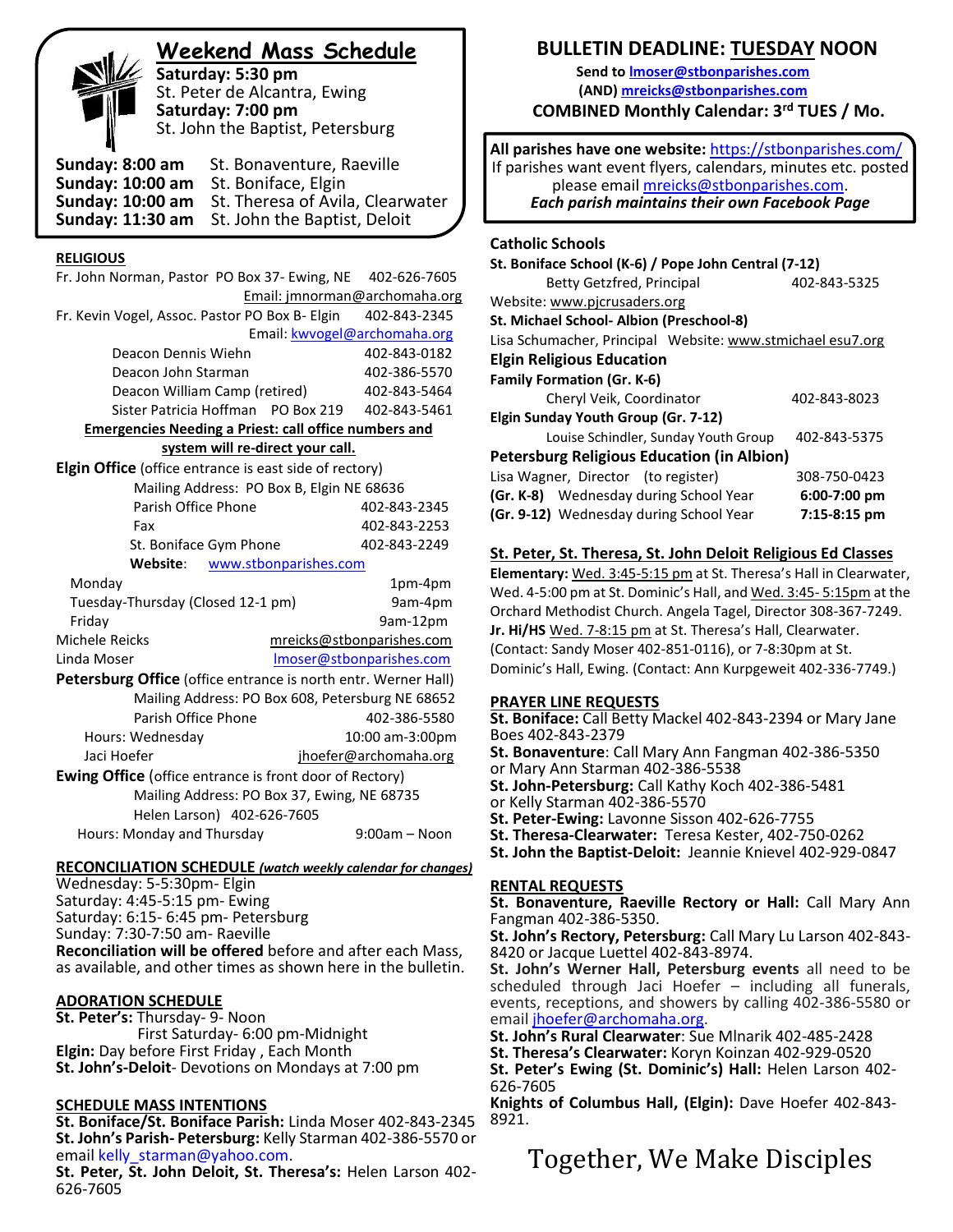# **This Week in Our Parishes……….**

| Day       | Date       | Time                  | Events                                                                 |
|-----------|------------|-----------------------|------------------------------------------------------------------------|
| Sunday    | October 13 | 10:30-2:00pm          | Rural St. John's Soup Luncheon at Parish Hall (Mass at 11:30 am)       |
| Sunday    | October 13 |                       | St. Boniface Elgin Pre-Sale Thanksgiving Sausage sign-up at Church     |
| Tuesday   | October 15 | Noon                  | Nov. Monthly Calendar Deadline (and bulletin deadline for this week)   |
| Wednesday | October 16 | $10:00 \text{ am}$    | St. Peter's Bible Study at St. Dominic's Hall                          |
| Wednesday | October 16 | $5 - 5:30$ pm         | Confessions at St. Boniface Church                                     |
| Wednesday | October 16 | $3:45-5:15 \text{pm}$ | Elementary Religious CCD at St. Theresa's Hall, Clearwater             |
| Wednesday | October 16 | $4 - 5:00 \text{ pm}$ | Elementary Religious Ed. at St. Dominic's Hall, Ewing                  |
| Wednesday | October 16 | $3:45 - 5:15$ pm      | Orchard CCD at Orchard Methodist Church                                |
| Wednesday | October 16 | ------------          | NO Youth Group at St. Theresa's Hall, Clearwater                       |
| Wednesday | October 16 | $6:30 \text{ pm}$     | St. Boniface Church / Basement used for PJ/SB Parents, Prayers & Pizza |
| Wednesday | October 16 | $7 - 8:30$ pm         | Jr High/High School Religious Ed at St. Dominic's Hall, Ewing          |
| Wednesday | October 16 | $6-7$ pm              | Religious Ed (PRE) at Albion- Grades K-8                               |
| Wednesday | October 16 | $7:15-8:15am$         | Religious Ed (PRE) at Albion for Grades 9-12                           |
| Thursday  | October 17 | --------------        | St. Boniface Circle 2 Cleans Church                                    |
| Friday    | October 18 | -------------         | SB/PJ/EPS No School                                                    |
| Friday    | October 18 | --------------        | Elgin Parish Office Closed All Day                                     |
| Fri-Sun   | Oct 18-20  | -------------         | Women's CEC at Norfolk                                                 |
| Sunday    | October 20 | -------------         | Pennies from Heaven Containers at Elgin/Raeville Church Entrances      |
| Sunday    | October 20 | 11-12:30pm            | Elgin Sunday Youth Group                                               |
| Sunday    | October 20 | -----------           | St. Boniface Elgin Pre-Sale Thanksgiving Sausage sign-up at Church     |
| Sunday    | October 20 | $2:00$ pm             | Confirmation Practice for Students at St. Bonaventure Church           |

## **Financial Stewardship- October 5**

**St. John's – Petersburg:** Adult: \$1,685.00 Loose: \$350.00 Child: \$3.00 God's Acre- \$12.00

**St. John's Petersburg is now selling their Once a Month Club tickets.** If you are interested in a ticket, you can contact any Parish Council Member, Finance Committee Member, or by calling Keith Schumacher at 843-0407. Tickets are \$50.

# Rest in Peace

Loving emory

peace. Amen.

Please pray for the soul of St. John the Baptist parishioner **Maurice Henn**, who passed away last week. Maurice is the father of Dave (Jeanette) Henn and Dale Henn, grandparent of Justin (Savannah) Henn, Jessica (Craig) Niewohner, and Morgan Henn, sister of Donna Ketteler and brother-inlaw of Henry (Marilyn) Ketteler and Helen (Lawrence) Borer, all from our parishes. May he rest in

# **ALL SAINTS DAY MASS SCHEDULE**

*(All Masses on November 1)* 6:30 am- St. John's Deloit 6:30 am- St. John's Petersburg 8:15 am- St. Boniface Elgin 5:00 pm- St. Theresa's Clearwater 7:00 pm- St. Peter's Ewing 7:00 pm St. Bonaventure Raeville

# **ALL SOULS DAY MASS**

8:30 am- St. Theresa's Clearwater

# **St. John's Petersburg St. Bonaventure Raeville**

#### **Financial Stewardship- October 6 St. Bonaventure- Raeville**

| Sunday Collection (20 Env.)            | \$1,314.00  |
|----------------------------------------|-------------|
| <b>Children's Collection</b>           | \$9.00      |
| Sunday Collection as of Fiscal Week 14 |             |
| <b>Budgeted Total</b>                  | \$14,000.00 |
| <b>Actual Total</b>                    | \$14,861.00 |
| Amount Ahead                           | \$861.00    |
|                                        |             |



# **St. Bonaventure Parishioners:**

You are asked to please pick up your quilt raffle envelope in the back of St. Bonaventure Church. The quilt will be raffled off at our soup supper on November 10th.

There are extra sheets of tickets in the back of church if you need more or if anyone else would like to buy some. You may put the money and stubs in an envelope marked "Raeville Quilt Raffle" and put it in the collection basket or bring to the soup supper. Tickets are also available at the Elgin Parish Office. Thank you!



## **ST. BONAVENTURE SOUP SUPPER Sunday, November 10 4:30- 7:30 pm**

**Thank you to all who helped with the general cleaning of the St. Bonaventure Rectory**. It was a BIG job accomplished with great help.

**Looking ahead… St. Bonaventure Church Cleaning** (All families) will be held Oct 22-24. The church will be open and the list is in back. Please come and help if you can.

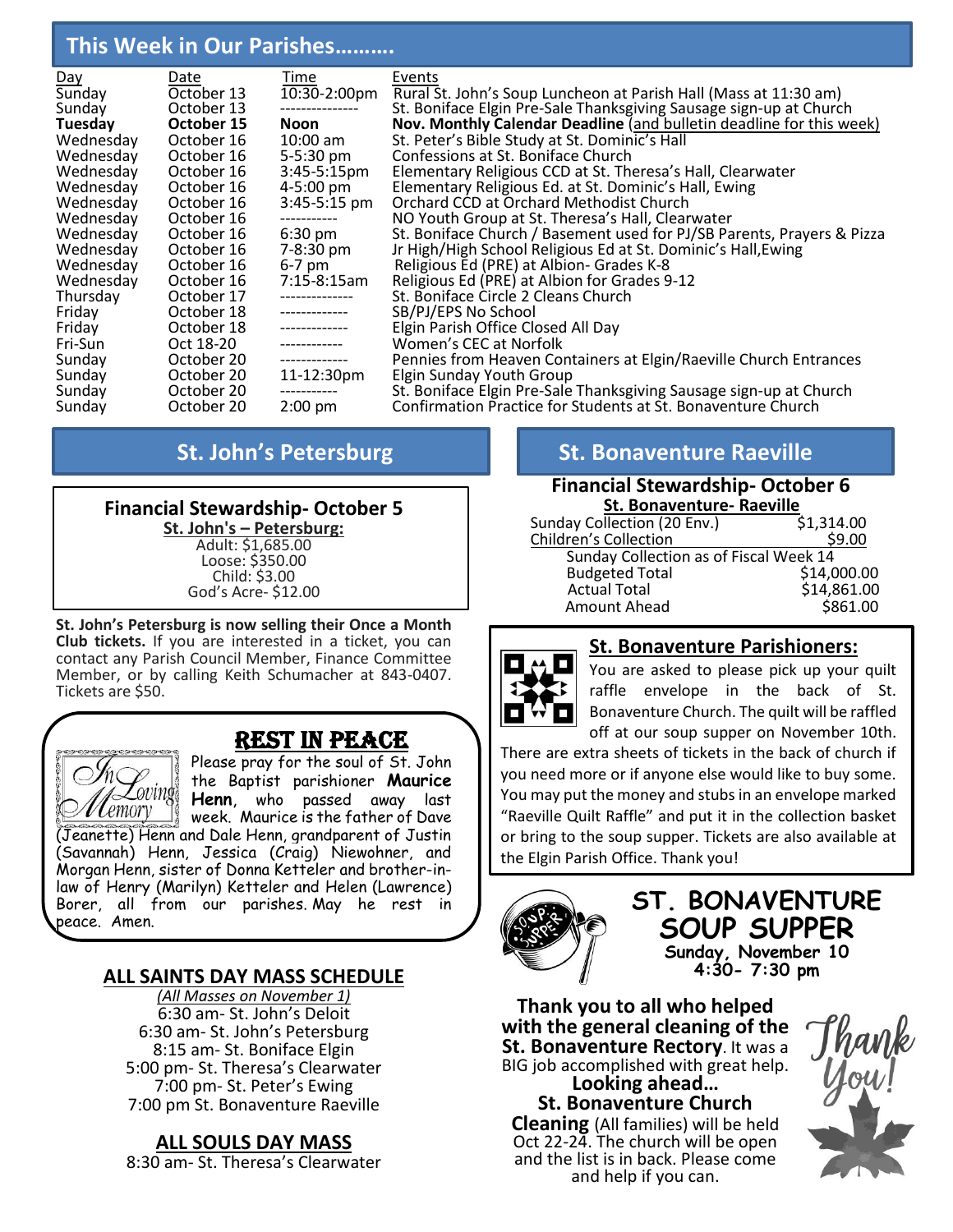# **Mass Intentions For the Week…….**

| Location       | Day       | <b>Date</b> | Cele.<br>Time            | Intentions                                                              |
|----------------|-----------|-------------|--------------------------|-------------------------------------------------------------------------|
| (SBE) Elgin    | Monday    | Oct. 14     | $7:20$ am                | <b>Communion Service</b>                                                |
| (SJD) Deloit   | Monday    | Oct. 14     |                          | No Mass                                                                 |
| (SPE)Ewing     | Tuesday   | Oct. 15     |                          | No Mass                                                                 |
| (SBR) Raeville | Tuesday   | Oct. 15     | $8:30$ am                | +Mark Chicoine                                                          |
| (SBE) Elgin    | Tuesday   | Oct. 15     | $11:50$ am               | by PJ 11 <sup>th</sup> Grade; Cele: Fr. Nields<br>Liv. & Dec. PJ Alumni |
| (SBE) Elgin    | Wednesday | Oct. 16     | $8:15$ am                | +Leonard & Gladys Bennett by SB K/6 <sup>th</sup> Grade                 |
| (STC) Clearw.  | Wednesday | Oct. 16     | $8:30$ am<br>PM.         | +Peggy Schmitt                                                          |
| (SJP) Peters.  | Wednesday | Oct. 16     | 10:30 am KV              | +Liv. & Dec. Bob Spieker Family                                         |
| (SBE)Elgin     | Thursday  | Oct. 17     | $7:20$ am                | +Yvonne Heithoff                                                        |
| (SPE)Ewing     | Thursday  | Oct. 17     | $8:30$ am<br>PM.         | +Helen Burk                                                             |
| (SBE)Elgin     | Friday    | Oct. 18     | $7:20 \text{ am}$        | +Joseph & Angela Eischeid                                               |
| (SJD) Deloit   | Friday    | Oct. 18     | $8:30$ am<br>PM.         | [PM= Fr. Patrick Moser]<br>+ Sr. Claradine Bauer                        |
| (SPE) Ewing    | Saturday  | Oct. 19     | KV.<br>$5:30 \text{ pm}$ | +Sam & Lois Regan                                                       |
| (SJP) Peters.  | Saturday  | Oct. 19     | $7:00$ pm<br>JN          | +Jerry Borer                                                            |
| (SBR) Raeville | Sunday    | Oct. 20     | $8:00$ am<br>JN          | Living Members of Our Parishes                                          |
| (SBE) Elgin    | Sunday    | Oct. 20     | $10:00$ am<br>JN         | +Louis, June & Jerry Kerkman                                            |
| (STC) Clearw.  | Sunday    | Oct. 20     | $10:00$ am<br>KV.        | +Omer Hoffman                                                           |
| (SJD) Deloit   | Sunday    | Oct. 20     | 11:30 am KV              | +Philamae (Hupp) Nephew                                                 |
|                |           |             |                          |                                                                         |

֖֚֚֚֬

1

ֺֺ֞֡

SJD – St. John the Baptist Church of Deloit SBR – St. Bonaventure in Raeville

Abbreviations: SPE – St. Peter de Alcantara in Ewing SJP – St. John the Baptist in Petersburg SBE – St. Boniface in Elgin STC – St. Theresa of Avila in Clearwater

> !!PLEASE NOTE!! October 27 8:00 am Mass in Elgin 8:00 am Mass in Elgin<br>10:00 am Mass in Raeville

| Liturgical Schedule for October 19-20, 2019                                            |                                            |                                                                      |                                                                                             |                                           |                    |                          |                                                                                                  |
|----------------------------------------------------------------------------------------|--------------------------------------------|----------------------------------------------------------------------|---------------------------------------------------------------------------------------------|-------------------------------------------|--------------------|--------------------------|--------------------------------------------------------------------------------------------------|
| Weekend                                                                                | <b>Servers</b>                             | <b>Ushers</b>                                                        | Greeters-Elgin<br><b>Rosary Ldrs-</b><br>Raeville<br><b>Money Counters-</b><br>Petersb.     | <b>Gift Bearers</b>                       | <b>Lectors</b>     | <b>Music</b>             | E.M.H.C.<br>* to the sick<br>(Elgin)                                                             |
| Saturday<br>OCTOBER 19<br>$5:30$ pm<br>St. Peter's<br><b>EWING</b>                     | Charlee<br>Wagner<br>Jenna Funk            | Dan Koenig<br>Greg Thramer                                           |                                                                                             | Aaron &<br>Candi Hoke<br>Family           | Tammy<br>Summers   | Follow<br>Schedule       | Mike Summers                                                                                     |
| <b>Saturday</b><br>OCTOBER 19<br>$7:00$ pm<br>St. John's<br><b>PETERSBURG</b>          | Natalie<br>Pelster<br>Kaitey<br>Schumacher | Gene & Devin<br>Knust                                                | <b>Money Counters:</b><br>Myron Seier<br>Bób Heying                                         | -------------                             | Jayne Prince       | Guitar<br>Group          | Kay Preister,<br>Marissa Preister<br>Homebound:<br>Rod Stuhr                                     |
| Sunday<br>OCTOBER 20<br>8:00a.m.<br>St. Bonaventure<br><b>RAEVILLE</b>                 | Emma<br>Lordemann<br>Riley<br>Lordemann    | Tyler<br>Reestman<br>Matt Sands                                      | Mark & Carole<br>Tharnish                                                                   | Paul &<br><b>Brenda</b><br>Kuhlman        | Joyce<br>Pelster   | Joyce<br>Reestman        | Jerry Schrage                                                                                    |
| Sunday<br>OCTOBER 20<br>$10:00$ am<br>St. Boniface<br><b>ELGIN</b>                     | Paiton Hoefer<br>Kellan Hoefer             | Kevin<br>Schindler<br>Ross Schindler<br>Mike Schmitt<br>Dean Schrage | Dave Kerkman-W<br>Bill & Teri<br>Mescher-N & S<br>Rosary Leaders:<br>Lyle & Betty<br>Mackel | Andrew &<br>Kristen<br>Childers<br>Family | Alan Reicks        | Mark &<br>Julie<br>Dwyer | Precious Blood-<br>Pastor, Deacon,<br>**Tom & *Bonnie<br>Hoefer, *Scott<br>Becker, *Luke<br>Henn |
| <b>Sunday</b><br><b>OCTOBER 20</b><br>10:00 a.m.<br>St. Theresa's<br><b>CLEARWATER</b> | Lvnae<br>Koinzan<br>Daley<br>Bearinger     | Paul Kester<br>John Kester                                           | ---------------------                                                                       | Sonia &<br>Kevin<br>Rittscher             | Sonia<br>Rittscher | Follow<br>Schedule       | Francis Hanzlik                                                                                  |
| Sunday<br>OCTOBER 20<br>$11:30$ am<br>St. John's<br><b>DELOIT</b>                      | Gage<br>Thiessen<br>Lane Bartak            | Chris Lemburg<br>Paul Bartak                                         |                                                                                             | Fred &<br>Marlene<br>Knievel              | John Knievel       | Follow<br>Schedule       | Janette Kerkman                                                                                  |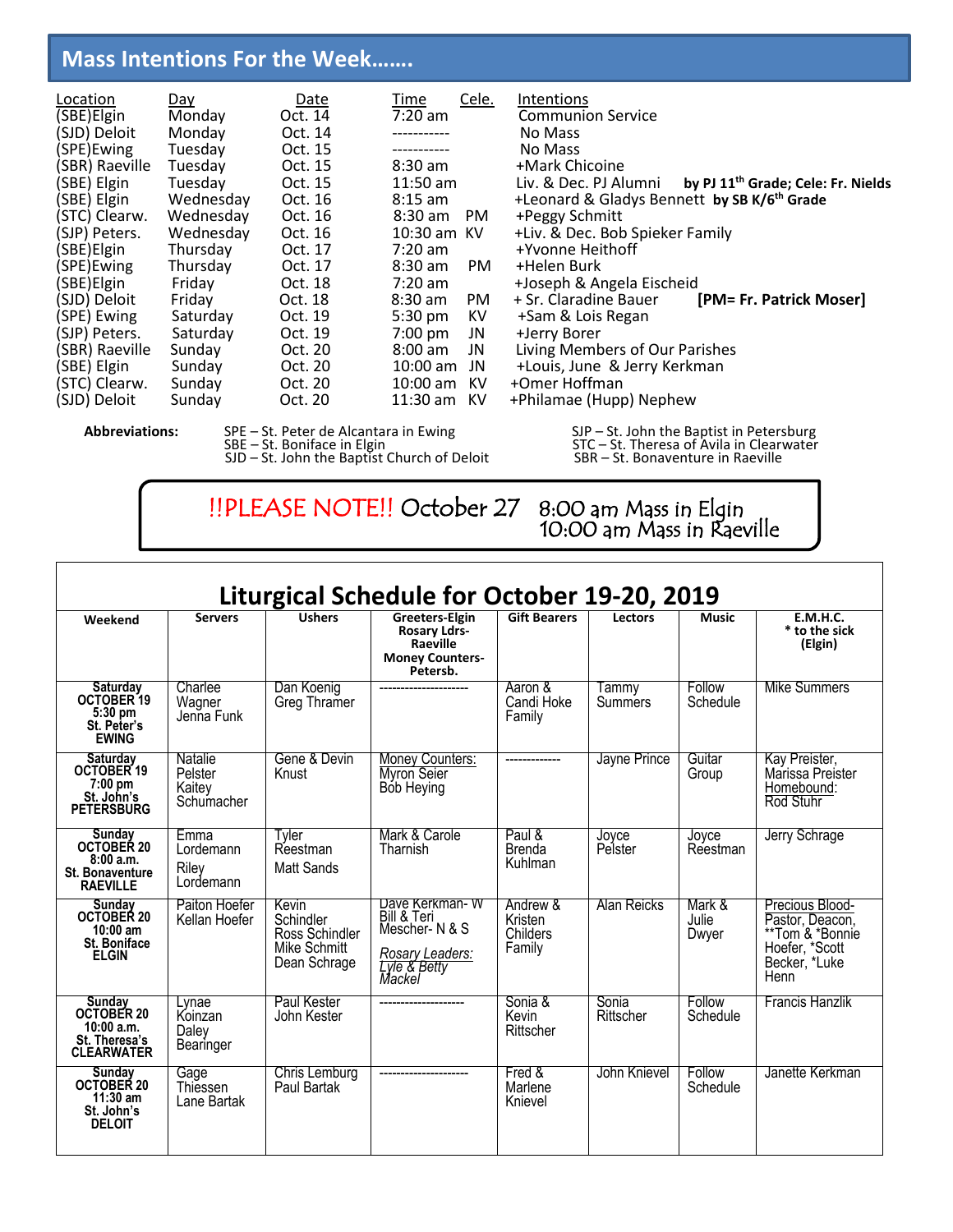# **St. Boniface Elgin**

| <b>Financial Stewardship-October 6</b><br>St. Boniface- Elgin |                            |
|---------------------------------------------------------------|----------------------------|
| Sunday Collection (43 Env.)                                   | \$5,229.99                 |
| Children's Collection:                                        | \$16.02                    |
| Insurance                                                     | \$100.00                   |
| Sunday Collection as of Fiscal Week 14                        |                            |
| <b>Budgeted Total</b>                                         | \$61,764.78<br>\$60,934.94 |
| <b>Actual Total</b>                                           |                            |
| Amount Behind                                                 | (5829.84)                  |
| Support our parish seminarian with<br>prayers and mail!       |                            |



**St. Boniface, St. Bonaventure: Please Remember In Your Prayers:** Jolene Lichty, Diane Flenniken, Larry Braband, Roger & Jan Sorenson, Kathy Jamieson, Terry Dinslage, Cheri (Schindler) Cavanagh, Laurie Horn, Dave Shrader, Bob Redler, Garrett Scholz, Alfreda Pelster, Neil Childers, Eve Kallhoff, Sally Beckman, Betty Vaisvilas, Marie Cheatum, Leonard Beckman, Shirley Henkenius, Charlotte Hoefer, Joe Buelt, Helen Borer, Karlene Moser, Shelby Iburg, Loretta Zegers, Cliff Burger, Margaret Dozler, Ruth Kerkman, Brittany Waldrop, Brenda Papstein, Jacquelyn Brugman, Mary Jane Henn. [Please let us know if name can be removed.



**St. Boniface Parish Office now has Mass Intention Sympathy Cards** that have an area printed inside that tell recipients that a Mass will be said in their loved one, at a particular church. \$1.00 per card.

## **St. Boniface Altar Society Worklist**

(households are asked to assist one another in these duties) **Church Cleaning:** Circle 2 (Oct. 17) **Kookie Klatch:** Circle 2 (Oct. 19) at 2pm at The Willows **Next Funeral:** Circle 3 **Next Charity:** Circle 2 (Clean up Landscape) Circle 3- Confirmation Meal

**Next Meeting:** Monday, October 21, 2019 at 7pm.

## **THANKSGIVING SAUSAGE ORDERS**



**St. Boniface Thanksgiving sausage pre-orders** can be placed two ways: by signing up on the sheets in the back of St. Boniface Church October 13 and October 20 or by texting or calling Bonnie Hoefer at 402-843-8296

before October 21 (leave text or voice message with your name, phone number, number of packages and whether you want rings or patties). Ring sausage and patties will be available in approximate 1 lb. packages, weighed and priced individually based on \$4.99/lb price. The pre-ordered sausage must then be picked up between 2:30 – 4:30 pm on Saturday, November 23, from the St. Boniface gym lobby **(NOTE: change of location and time from previous years).** All sausage is cash and carry, no orders can be removed without payment and no deliveries can be made. We do not have room to store the frozen sausage so if you anticipate not being able to pick it up on November 23 please plan to purchase your sausage at the Thanksgiving Bazaar. Thanks.

**Needed for Thanksgiving**….large, heavy weight clean PAPER grocery SACKS for Sausage Sales. Please drop off at the Elgin Parish Office. Appreciate it!

*Dear St. Boniface and St. Bonaventure's*

*Thank you for arranging for our tour group on October 27th and being open and hospitable to us. Our group really enjoyed seeing both parishes and the care taken in these churches. Please also pass on our gratitude to Deb Warren and Mary Ann Fangman for their time spent showing us* 

*around and explaining everything. Thanks again and may God bless you.*

*Fr. Patrick Moser and Parishioners of St. Patrick- Elkhorn*

**St. Boniface Altar Society** meeting will be held Monday evening, October 21 at 7:00 pm in the Sr. Agathina Meeting Room in the convent.

**St. Boniface Ladies: Pans and bowls are overflowing** the shelving unit at the east entrance of St. Boniface Church Basement. Please check to see if any are yours. *We need to have these shelves cleaned before Thanksgiving.*



*St. Boniface Eucharistic Adorers are asked to please pick up your adorer's schedule in the back of St. Boniface Church.*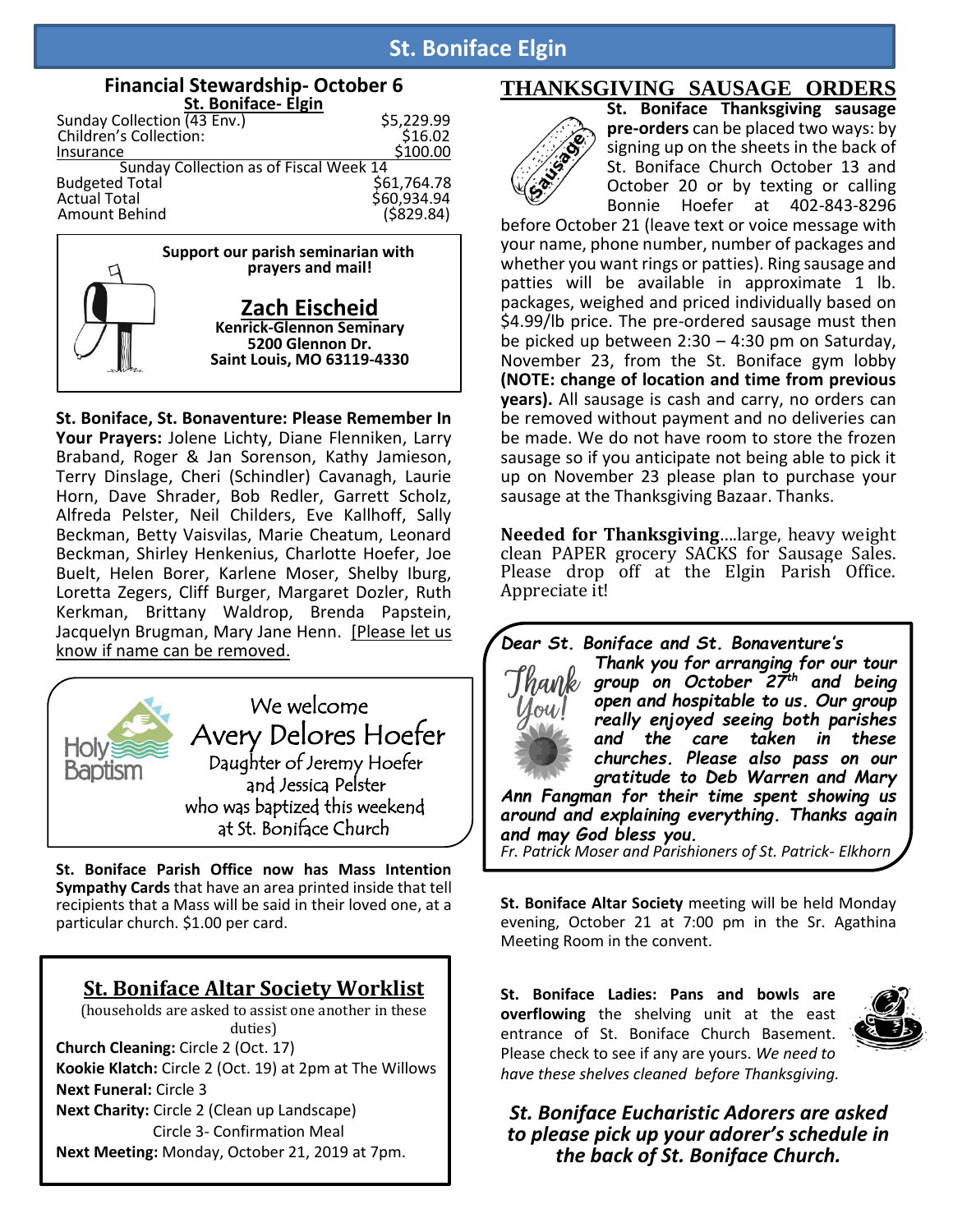

**St. Theresa's- Clearwater**  Oct. 6 (Sunday)- \$1,544.00

**St. John's- Deloit** Oct. 6 (Sunday)- \$1,224.00



 **Rural St. John's Soup Luncheon Sunday, October 13, 2019** 10:30 am-2:00 pm (Mass at 11:30 am) at Rural St. John's Hall

**Serving:** Chili, Chicken Noodle & Bacon Potato Soups, various sandwiches and yummy desserts included.

**Free Will Donation. Everyone is welcome!**

## **PRAY FOR ALL HAVING SPECIAL NEEDS**

**St. Peter's:** Steve Koenig, Elaine Thoendel, Butch Sojka**,**  Sister Joseph, Mary Edwards, Jessica Hobbs, Jeanette Tomjack, Sharon Ward, Leo Hawk, Duaine Bollwitt, Yvonne Duggan, Marie Vandersnick, Myra (Rotherham) Schwebel.

**St Theresa's:** Mary Ann Thiele, John Hynes, Leo Starman, Nate Thiele, Regina Krebs.

**St. John's:** Keith Palmer, Jackie Bartak, Darlene Schueth, Carl Ernesti, Georgine Funk, Joan Stearns.

# HAVE A SAFE HARVEST!



**Rolls and Coffee for St. Theresa's Clearwater** will be on Sunday October 27th (following 10am Mass). The proceeds will be donated to

Bethlehem House in Omaha, and will be matched by St. Theresa's Rosary Sodality. Bethlehem House is a home for women in crisis pregnancies, where they are taught parenting skills and helped to become selfsufficient. **Please give generously to this pro-life mission! Everyone is welcome!**



**St. Theresa's Youth Group will NOT meet next Wednesday, October 16.**  We will meet again on Wednesday, October 23 for the "Living Rosary".

# **For Everyone**

### **Archbishop's Annual Appeal Update**



*The Archbishop's Annual Appeal has an impact upon each of our parishes and the greater church within the Archdiocese of Omaha.* 

Please support the Archbishop's Appeal by prayers and financial gifts.

| <b>St. Theresa's Clearwater</b> |               |
|---------------------------------|---------------|
| Goal:                           | \$7,357.00    |
| Pledged to date:                | \$1,202.00    |
|                                 | 16.3% of goal |
| St. John's Deloit               |               |
| Goal:                           | \$6,045.00    |
| Pledged to date:                | \$1,320.00    |
|                                 | 21.8% of goal |
| St. Peter's Ewing               |               |
| Goal:                           | \$5,570.00    |
| Pledged to date:                | \$1,094.00    |
|                                 | 19.6% of goal |
| <b>St. Boniface Elgin</b>       |               |
| Goal:                           | \$23,283.00   |
| Pledged to date:                | \$5,330.00    |
|                                 | 22.9% of goal |
| <b>St. Bonaventure Raeville</b> |               |
| Goal:                           | \$4,249.00    |
| Pledged to date:                | \$1,958.00    |
|                                 | 46.1% of goal |
| St. John's Petersburg           |               |
| Goal:                           | \$5,740.00    |
| Pledged to date:                | \$1,405.00    |
|                                 | 24.5% of goal |
|                                 |               |

#### **Lord Jesus,**

**Through this Most Holy Sacrament of Your Body and Blood, we are united with our brothers and sisters in every parish across the Archdiocese of Omaha as one people, one Church.**

**Make us your Sacrament, that we might bring Your love and mercy to the world.**

**Increase our desire to be Your disciples and show us how to be generous with our gifts of time, talents and resources. Amen.**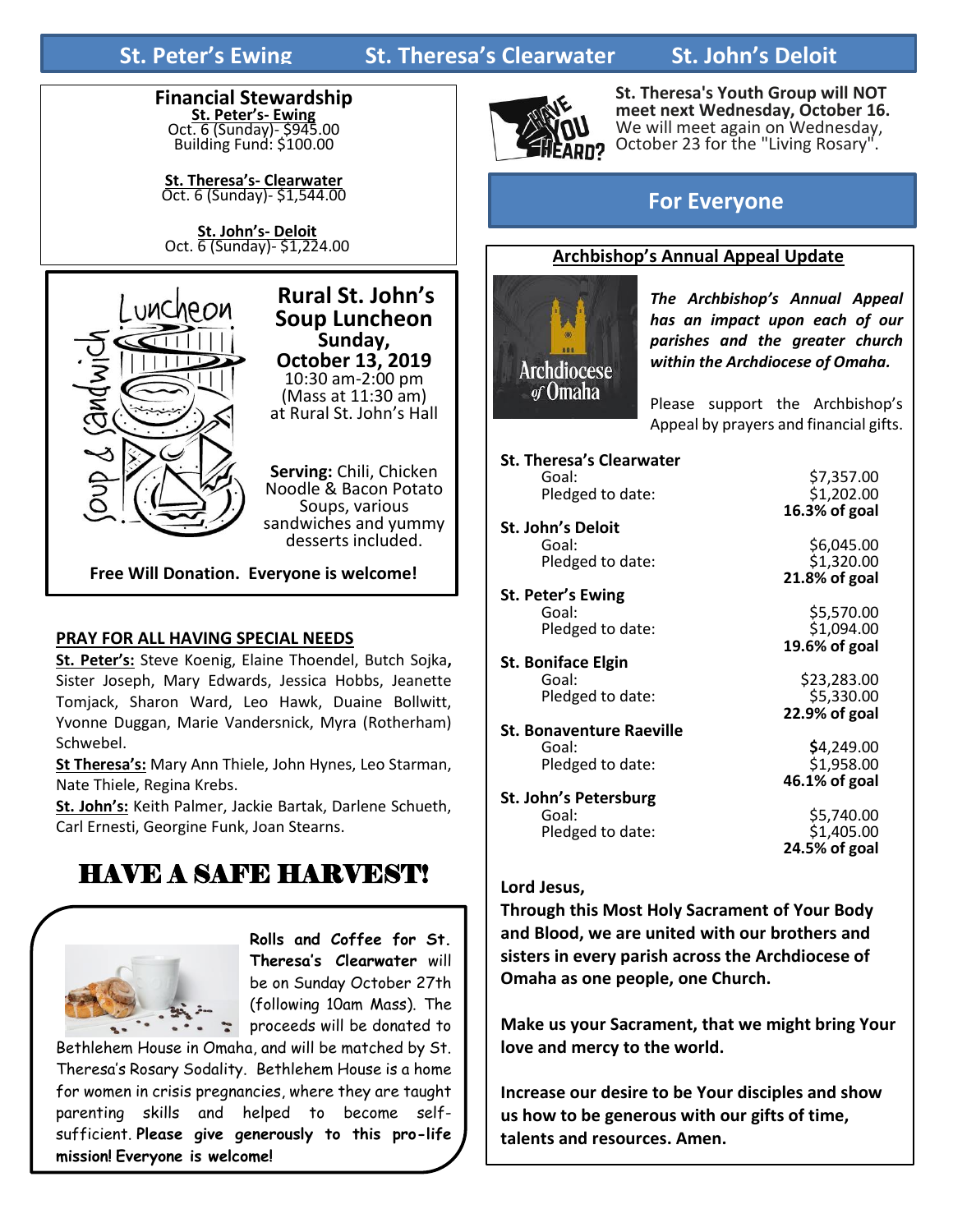# **General News**



# **Selling Grain to Benefit Your Church:**

Producers are reminded that the following needs to take place in order for you to legally remove the grain sale

from your taxable income:

1) The commodity is delivered to facility.

2) The donor signs a form (at the facility or from the parish office) that states the grain now belongs to the charity.

3) The facility mails the check/scale ticket to the charity. **NOTE:** Donations of grain *in the charity's name* cannot be claimed as an itemized charitable contribution so therefore will be posted as such on your end of the year contribution statement from the parish. 



**We need address updates and phone updates for all Parishioners of our 6 parishes.**  Please contact 402-843-2345 or [parish@cppnebraska.org](mailto:parish@cppnebraska.org)

#### **AREA MASS TIMES St. Francis Neligh Mass Schedule (Sept-Oct-Nov)** 7:00 pm Saturday and 8:00 am Sunday **Our Lady of Mt. Carmel (Sept-Oct-Nov)**  5:00 pm Saturday and 10:00 am Sunday

**St. Michael's Albion Mass Times**

Saturday 5:30 pm Sunday 10:00 am

# **Clergy Appreciation Month Prayer for Holy Priests**

Be "Holy Ministers of Divine Mercy"

"At the source of reconciliation, of which you must be generous and faithful dispensers, the baptized will be able to have a living and consoling experience of Christ, the Good Shepherd, full of joy for each one of the lost sheep that have been found again. God counts on the faithful willingness of each one of you to work extraordinary miracles of love in the hearts of believers."

Saint John Paul II, Vatican City, April 21, 2002

# HELP LINES

Boys Town National Hotline 800-448-3000 Suicide Prevention Lifeline 1 -800-273-8255



**NOVEMBER Calendar Items are due this Tuesday, October 15 to the Elgin Parish Office.**

**FOON!** Please contact Michele or Linda at the Elgin office, 402-843-2345 or email [parish@cppnebraska.org.](mailto:parish@cppnebraska.org) *Help our parishes stay informed.*

**Elgin United Methodist Church Fall Dinner** is this Sunday, October 13, 2019 from 4:30-7:30 PM. We have turkey, ham, all of the fixings, and PIE!! Cost is \$12 for adults, children 6-12 \$5, children under 6 are free. There will be cash-n-carry bazaar. All are welcome!

**Neligh St. Francis Ladies Rosary Sodality will hold their annual Fall Festival** on Tuesday, October 22, at the Neligh Legion. Soup, sandwiches, desserts and drinks will be served from 11 am-7 pm for \$7.00/adult and \$3.50/child. Raffle and quilt tickets will be available to purchase that day. There will also be a Christian Store. Everyone is invited to attend.

**St. Anthony Church Bazaar and Dinner** will be held Sunday, October 27<sup>th</sup>, at the Agricultural Park in Columbus, NE. A Polish Sausage, turkey and dressing dinner with all the trimmings will be served from 11:00 am – 3:00 pm. Adults: \$10, children (5-10) \$5.00, children (4 & under) no charge. There will be games for all ages, music, an auction at 4pm and raffle drawings at 6pm.

## We Invite You...If you are attending Mass regularly at any of our parishes, we welcome you and invite you to register into the parish by contacting any of the parish offices. It's an easy process, we can mail or email forms to you!

**Young ladies in high school are asked to "Come and See"**  on October 26-27, 2019 at the Immaculata Monastery and Spirituality Center. The Missionary Benedictine Sisters are on 5 continents, 18 countries, with 3 sites in the U.S.A. Come see what 1,300 Sisters world-wide do to give glory to God through service and prayer. **Ladies already out of high school** are invited to attend the "Come and See" on November 8-10 at Immaculate Monastery. For more information go to vocations@norfolk-osb.org, call 402-750-2559. To register online go to mbsmissionaries.org.

# Be still, I'm fighting your battles!  $\sim$ God $\sim$